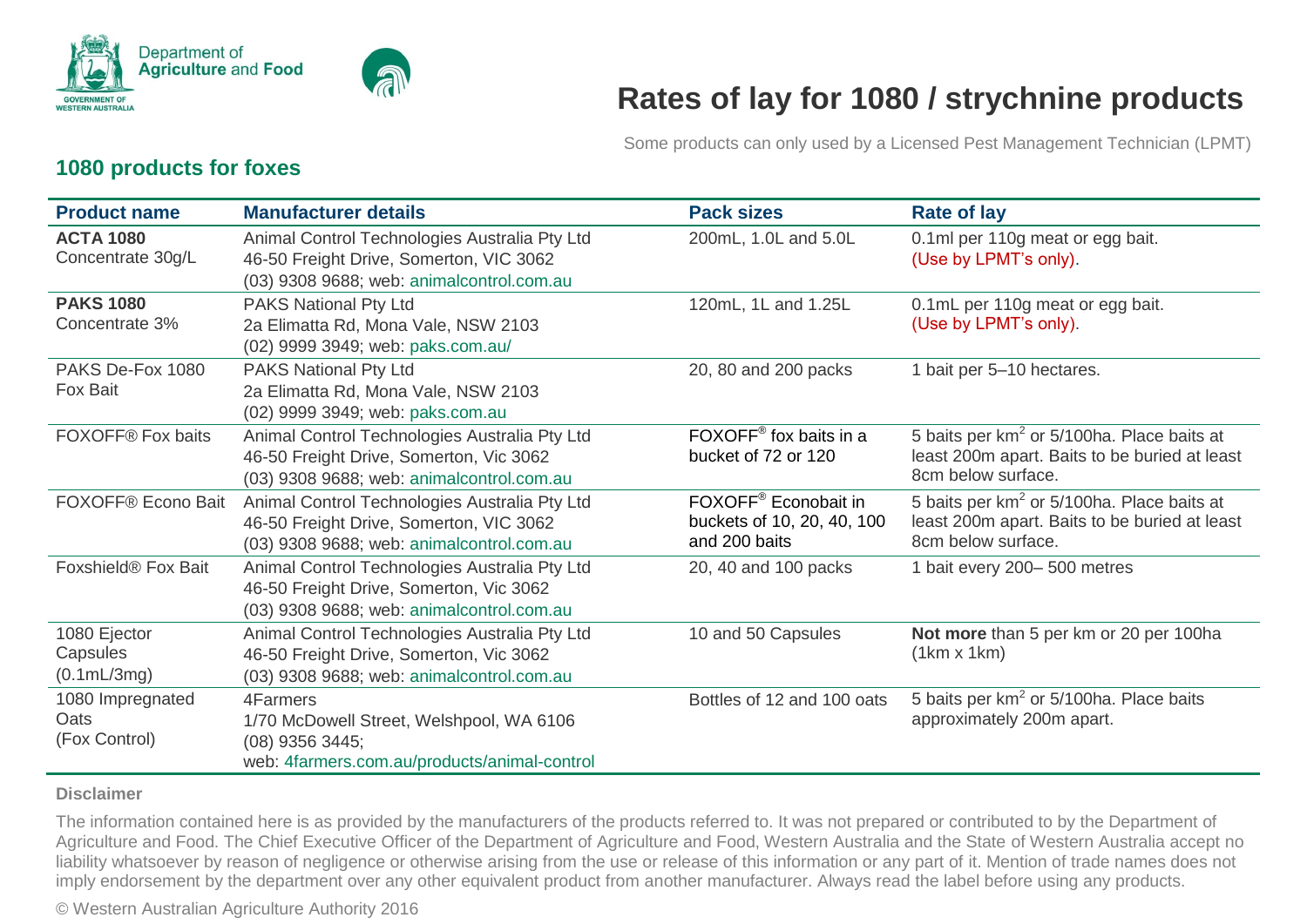## **1080 products for wild dogs**

| <b>Product name</b>                            | <b>Manufacturer details</b>                                                                                                           | <b>Pack size</b>                       | <b>Rate of lay</b>                                                           |
|------------------------------------------------|---------------------------------------------------------------------------------------------------------------------------------------|----------------------------------------|------------------------------------------------------------------------------|
| <b>ACTA 1080</b><br>Concentrate                | Animal Control Technologies Australia Pty Ltd<br>46-50 Freight Drive, Somerton, VIC 3062<br>(03) 9308 9688; web: animalcontrol.com.au | 200mL, 1L and 5L                       | 0.2mL per 110g meat bait (Use by LPMT's<br>and Authorised Pastoralists only) |
| <b>PAKS 1080</b><br>Concentrate 3%             | <b>PAKS National Pty Ltd</b><br>2a Elimatta Rd, Mona Vale, NSW, 2103<br>(02) 9999 3949; web: paks.com.au                              | 120mL, 1L and 1.25L                    | 0.2mL per 110g meat bait (Use by LPMT's<br>and Authorised Pastoralists only) |
| Doggone Wild Dog<br><b>Bait</b>                | Animal Control Technologies Australia Pty Ltd<br>46-50 Freight Drive, Somerton, VIC 3062<br>(03) 9308 9688; web: animalcontrol.com.au | 72, 100 and 250 bait<br><b>buckets</b> | 1/10ha approximately 200m apart.                                             |
| 1080 Ejector<br>Capsules<br>(0.2mL/6mg)        | Animal Control Technologies Australia Pty Ltd<br>46-50 Freight Drive, Somerton, VIC 3062<br>(03) 9308 9688; web: animalcontrol.com.au | 10 and 50 capsules                     | Not more than 5 per km or 20 per 100ha<br>$(1km \times 1km)$ .               |
| 1080 Impregnated<br>Oats (Wild Dog<br>Control) | 4Farmers<br>1/70 McDowell Street, Welshpool, WA 6106<br>$(08)$ 9356 3445;<br>web: 4farmers.com.au/products/animal-control             | Bottles of 100 oats                    | 1 bait per 10 ha or 10 baits/km.                                             |

## **Strychnine products for wild dogs.**

| <b>Product name</b>        | <b>Manufacturer details</b>                                                                                                          | <b>Pack size</b> | Rate of lay                                                                      |
|----------------------------|--------------------------------------------------------------------------------------------------------------------------------------|------------------|----------------------------------------------------------------------------------|
| <b>Strychnine Alkaloid</b> | 4Farmers(from 2014)<br>1/70 McDowell Street, Welshpool, WA 6106<br>$(08)$ 9356 3445;<br>web: 4farmers.com.au/products/animal-control | 25g jar          | 250–500mg per trap (about 1/2 teaspoon)<br>(approximately 50 traps per 25g jar). |

## **Strychnine products for emus**

| <b>Product name</b>        | <b>Manufacturer details</b>                                                                                               | <b>Pack size</b> | Rate of lay                                                |
|----------------------------|---------------------------------------------------------------------------------------------------------------------------|------------------|------------------------------------------------------------|
| <b>Strychnine Alkaloid</b> | 4Farmers<br>1/70 McDowell Street, Welshpool, WA 6106<br>$(08)$ 9356 3445;<br>web: 4farmers.com.au/products/animal-control | 25g jar          | 25g per kg of grain bait<br>(Must be mixed by LPMT's only) |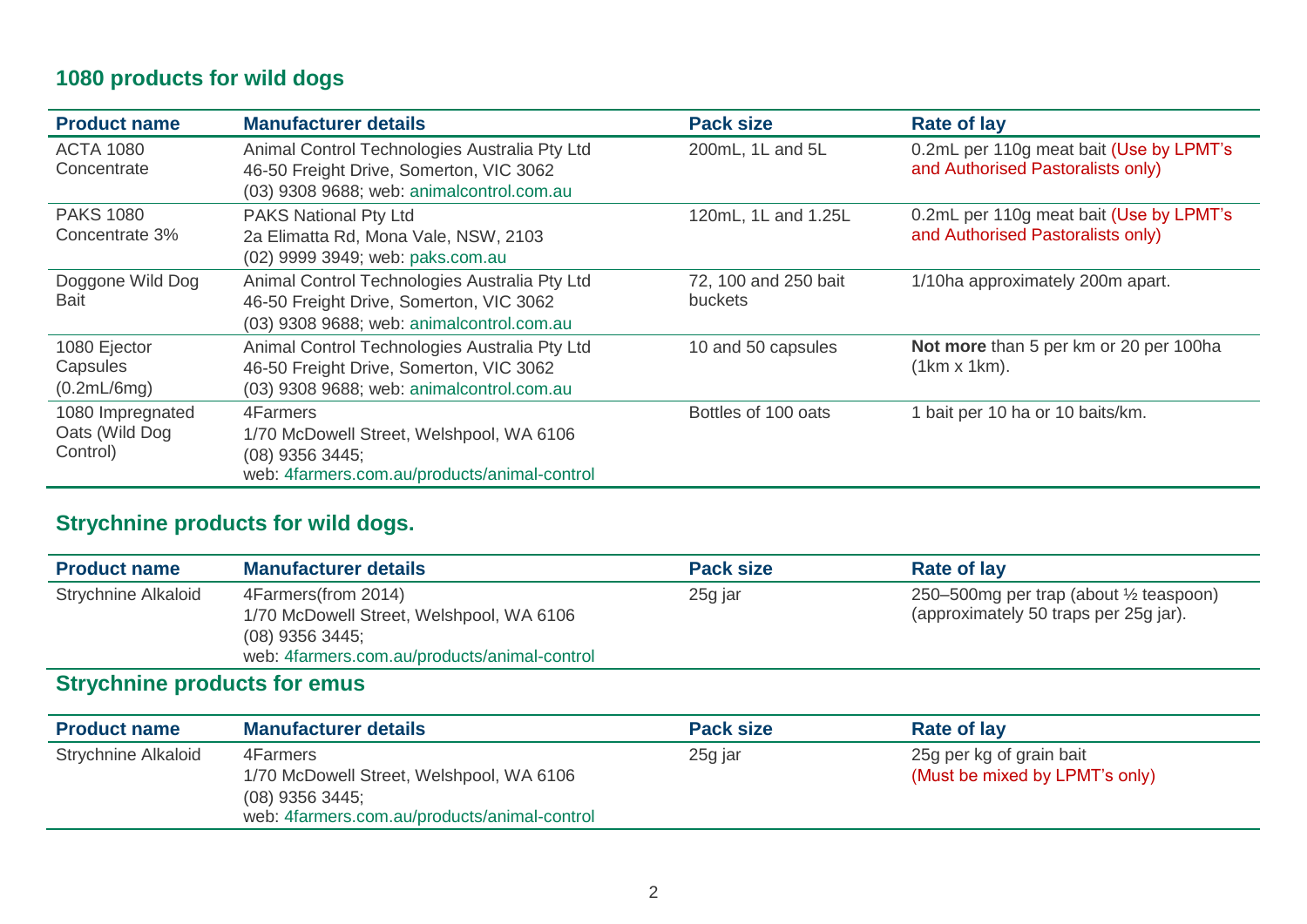## **1080 products for rabbits.**

| <b>Product name</b>                         | <b>Manufacturer details</b>                                                                                                           | <b>Pack size</b>     | <b>Rate of lay</b>                                                                                                                                                                                                                                                                                                   |
|---------------------------------------------|---------------------------------------------------------------------------------------------------------------------------------------|----------------------|----------------------------------------------------------------------------------------------------------------------------------------------------------------------------------------------------------------------------------------------------------------------------------------------------------------------|
| <b>ACTA 1080</b><br>Concentrate             | Animal Control Technologies Australia Pty Ltd<br>46-50 Freight Drive, Somerton, VIC 3062<br>(03) 9308 9688; web: animalcontrol.com.au | 200mL, 1L and 5L     | 22mL per kg bait product. (Must be mixed by<br>LPMT's only). The amount of 1080 Oat Bait<br>required per kilometre of trail will vary<br>depending on local rabbit density and the<br>amount of free feed, however, typical rates<br>of application are in the range of<br>1.5-3kg of poisoned bait per km of trail. |
| <b>PAKS 1080</b><br>Concentrate 3%          | PAKS National Pty Ltd<br>2a Elimatta Rd, Mona Vale, NSW, 2103<br>(02) 9999 3949; web: paks.com.au                                     | 120mL, 1L and 1.25L  | 22mL per kg oats. (Must be mixed by<br>LPMT's only). Rate determined by final free<br>feed uptake. Trail only.<br>15 kg/km trail                                                                                                                                                                                     |
| Rabbait 1080 Oat Bait                       | Animal Control Technologies Australia Pty Ltd<br>46-50 Freight Drive, Somerton, VIC 3062<br>(03) 9308 9688; web: animalcontrol.com.au | 10kg and 100kg pails | $1.5 - 3kg/km$<br>Pre feeding required (2-3 feeds 3 days at<br>approximately 3-6kg/km trail apart) as all<br>oats contain a small quantity of 1080.<br>Failure to pre-feed can result in rabbits only<br>ingesting a sub-lethal dose resulting in bait<br>shyness                                                    |
| PAKS 1080 Oats<br><b>Rabbit Bait</b>        | <b>PAKS National Pty Ltd</b><br>2a Elimatta Rd, Mona Vale, NSW 2103<br>(02) 9999 3949; web: paks.com.au                               | 10kg pail            | $1.5 - 3kg/km$<br>Pre feeding required (2-3 feeds 3 days at<br>approximately 3-6 kg/km trail apart) as all<br>oats contain a small quantity of 1080.<br>Failure to pre-feed can result in rabbits only<br>ingesting a sub-lethal dose resulting in bait<br>shyness                                                   |
| 1080 Ready-To-Lay<br><b>Rabbit Oat Bait</b> | 4Farmers<br>1/70 McDowell Street, Welshpool, WA 6106<br>(08) 9356 3445;<br>web: 4farmers.com.au/products/animal-control               | 6kg - pre mixed      | 6 kg over 1km (Equates to 1 poisoned oat<br>every 2m of trail)<br>No pre-feeding required                                                                                                                                                                                                                            |
| "One shot" 1080<br>Impregnated oats         | 4Farmers<br>1/70 McDowell Street, Welshpool, WA 6106<br>(08) 9356 3445;<br>web: 4farmers.com.au/products/animal-control               | 32g packet           | To be mixed with 6kg oats (Must be mixed<br>by LPMT's only). Equates to 1 poisoned oat<br>every 2m of trail.                                                                                                                                                                                                         |